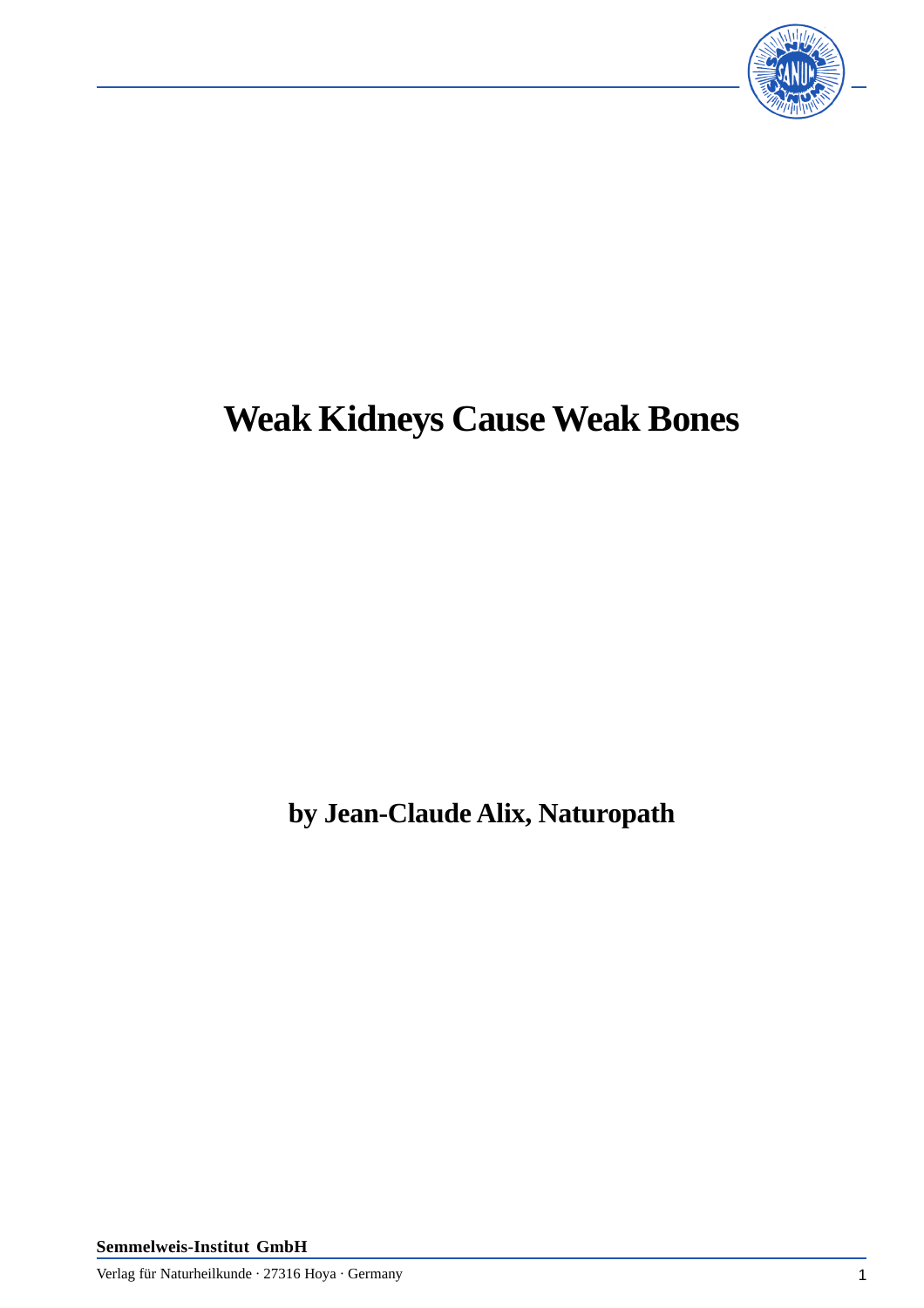

#### **Introduction**

No single area of the body stands alone, everything is linked up. This is why medical specialisation is one of the greatest mistakes that was ever made.

Viewed from this angle, hardly any two areas are so closely and deeply intertwined as the renal metabolism and the bone metabolism. Thus, it is understandable that weakness in the kidneys must necessarily result in weakness in the bones. The discussion of these interrelations is the theme of this treatise.

#### **Significance of the kidney as the centre of bone formation:**

- The kidney as regulator of the electrolytes
- The kidney as regulator of the acid-alkaline balance
- 

#### **The calcium cycle and the kidney as regulators of electrolytes**

In physiological terms, the kidney produces active Vitamin D and the hormone calcitriol. Among other things, calcitriol promotes the uptake of calcium from the gut and, together with the parathyroid gland, it controls the level of calcium in the blood.

In renal insufficiency, less calcitriol is formed in the kidney, with hypocalcaemia developing as a consequence.

The parathyroid, located deep inside the thyroid and enjoying an ample blood-supply, constantly monitors the level of calcium in the blood.

If the body is low in calcium, it reacts by over-activity, known as hyperparathyroidism, in other words it

parathormone. In order to obtain more calcium, this hormone immediately triggers bone degeneration. As bone and cartilage constitute the body's main calcium storage, their degeneration involves a rapid release of calcium. Thus, if the kidneys are weak, as a result of the calcitriol deficiency, there is less calcium resorption from the food, and the body has to make do with the amount of calcium that is already present. In the words of the dentist of one of my patients, which I must praise:  $\cdot$  If your kidneys are healthy, your jaws will regenerate rapidly."

#### *The role of calcium:*

Calcium is entirely indispensible for many bodily functions, not only for bones!

- The kidney as the base of anxiety I do not wish to go into this in such *Metabolic discrepancies are coun*depth as to explain the importance of the calcium channels for the function of our cells and mitochondria. Nor shall we discuss the longterm devastation inflicted on the muscular metabolism by calcium antagonists. We shall proceed on a superficial level.

# *general:*

Are you aware of how long allergies have been known? The first descriptions date from over 100 years ago and refer to reactions, which arose following the first inoculations, performed on privileged families in England. Nowadays, allergy is certainly no longer a privilege. Quite the opposite: In Germany scarcely anybody is free of allergies any more! Almost unknown prior to 1960, this illness now affects a large proportion of the populace during the course of must be prevented by the body, at

produces an increased amount of their livetime. Almost every second schoolchild suffers from neurodermitis. Blood tests reinforce the hysteria and the consumption of medicines. The result of this is, firstly, further metabolic blocks and, secondly, a massive increase in the dangerous amounts of acid present in the body. To obtain a short-term improvement in allergies, calcium (in tablet form) is given, since free calcium is a mediator of the immune defences.

> Up until a few years ago, before cortisone forced all other preparations off the shelves "for good reasons", anaphylactic shock was treated with safe intravenous calcium injections, which were devoid of side-effects.

> From the above we may conclude: *tered by the body, if it is functioning well and free of blocks, with calcium consumption!*

*Allergy / shock / metabolism in* of calcium, owing to the many stres-However, if we take a look around us, we find that the number of people with their metabolism intact is quite small. In our society, the normal citizen uses up an incredible amount ses to which they are exposed. The illnesses which arise from the resultant calcium deficiency are obvious. They range from rheumatic conditions - of both muscles and joints/ bones - at one end of the scale to strokes and cardiac infarction at the other.

> If the calcium level drastically drops, muscle cramps occur and, in the worst case scenario, these may be lethal. Thus, a drop in calcium levels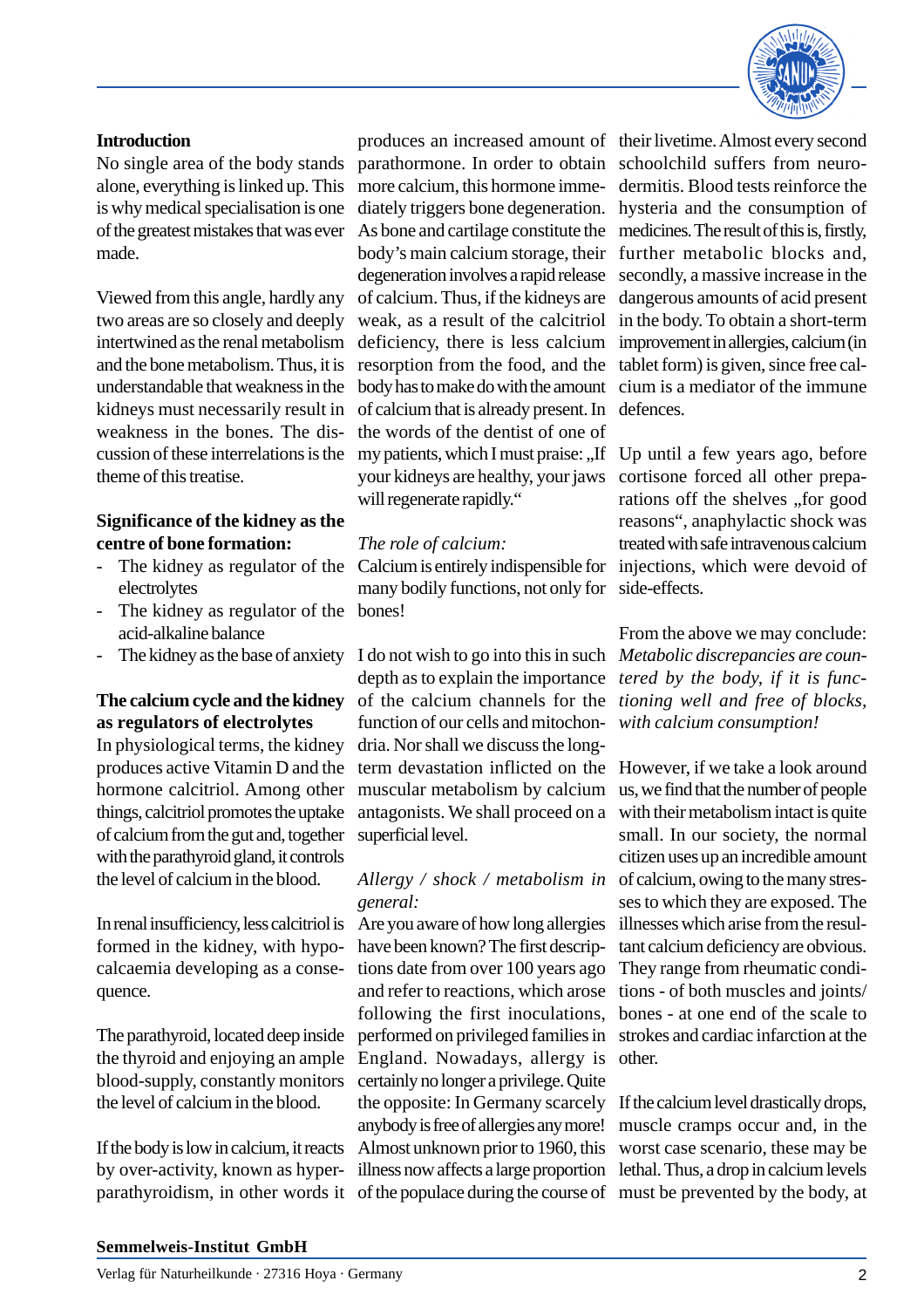

cartilage are dismantled for this purpose.

Calcium serves to bind phosphates in the body: unfortunately denatured, industrially produced foods are high in phosphates; sausages, in particular, are "phosphate bombs". In the last 30 years, consumption in the West has risen by 300% - a fact of which the consumer, munching away at his sausage, is blissfully unaware.

A surplus of phosphates, however, is responsible for many problems in the body. These range from stubborn obesity to food allergies to aberrations in brain function (cerebral dysfunctions). Probably this overconsumption of phosphates is also responsible for a large proportion of hyperactivity in children. The way people think is very much influenced by what they eat.

It is certainly worth noting that various dieseases such as e.g. fibromyalgia did not exist even a few years ago.

Free calcium tries to protect the body and forms a salt with any phosphate that has not been excreted. This is stored in tissues and arteries, resulting in calcification. Beside muscular rheumatism, this results in severe arteriosclerosis which, if it remains untreated, can lead to high blood pressure and later to type II diabetes.

I will just mention in passing that **3. Toxins**, sadly these particularly arteriosclerosis does not directly cause cardiac infarction or stroke. Certainly these two dieseases show a correlation with it; however, contrary to common supposition, they result solely from short-term localised regularly, suffer fatigue fractures,

whatever cost. Inevitably, bone and hyperacidity. All other explanations, such as plaques, bacteria & co., defy logic and are therefore untenable.

> No doubt a short-term degeneration of the bones in order to stabilise the calcium level ensures the individual's vital functions. However, constant activation of the parathyroid will result in bone degeneration and severe demineralisation of the bones, which is known as osteomalacia or osteoporosis. This is a pernicious disease, exhibiting no symptoms for many years. Not until it reaches an advanced stage does it result in general complaints of the musculoskeletal system, such as arthrosis and chondrosis, to be followed later by fractures.

#### **Calcium / Alkalis and the role of the kidneys as regulators of the acid-alkaline balance.**

Bone and cartilage are the most alkaline tissue-types in the body. Principally both the kidneys and the lungs are involved in the regulation of the acid-alkaline balance, but the end result affects the bones and cartilage. The supporting tissue is simply the body's alkaline store.

Three sources come into consideration as causes of overacidity in the body, which deprives us of the greatest amounts of calcium:

- **1. Dietary errors** (animal proteins and sugar),
- **2. Stress** in all forms, and
- include the chemicals of orthodox pharmacy and the food industry.

This explains why even young sportsmen and -women, who train

often reported among professional footballers. These young people are subjected to tremendous stress and are given muscle-building preparations, which contain both animal protein and an endless list of chemicals. That really goes for the bones. Trainers must revise their way of thinking. In nature, we do not find fatigue fractures, even under the highest degree of stress!

### **What to do? Tips and tricks for leading a normal life**

a. Diet

Living biologically is only possible when in harmony with Nature. Plants, animals and human beings consist of the same materials. We humans are merely different growth-forms from this same material of origin. Our tissues are constantly renewing themselves. 10 million cells per second are formed, so that, after two years, there is scarcely a cell there that was there two years before.

When God created our metabolism, along with our intestines, which had millions of years to mature in natural circumstances, He did not allow for phosphate sausages!

Protect yourself by not buying any manufactured or pre-prepared food, nor anything 'packaged'. If you really cannot manage without sausage, then please get homemade sausage from the 'butcher round the corner'. He can - and should - tell you what he has stuffed inside that skin. Exchange with Nature is only possible, if we consume the correct 'building materials'.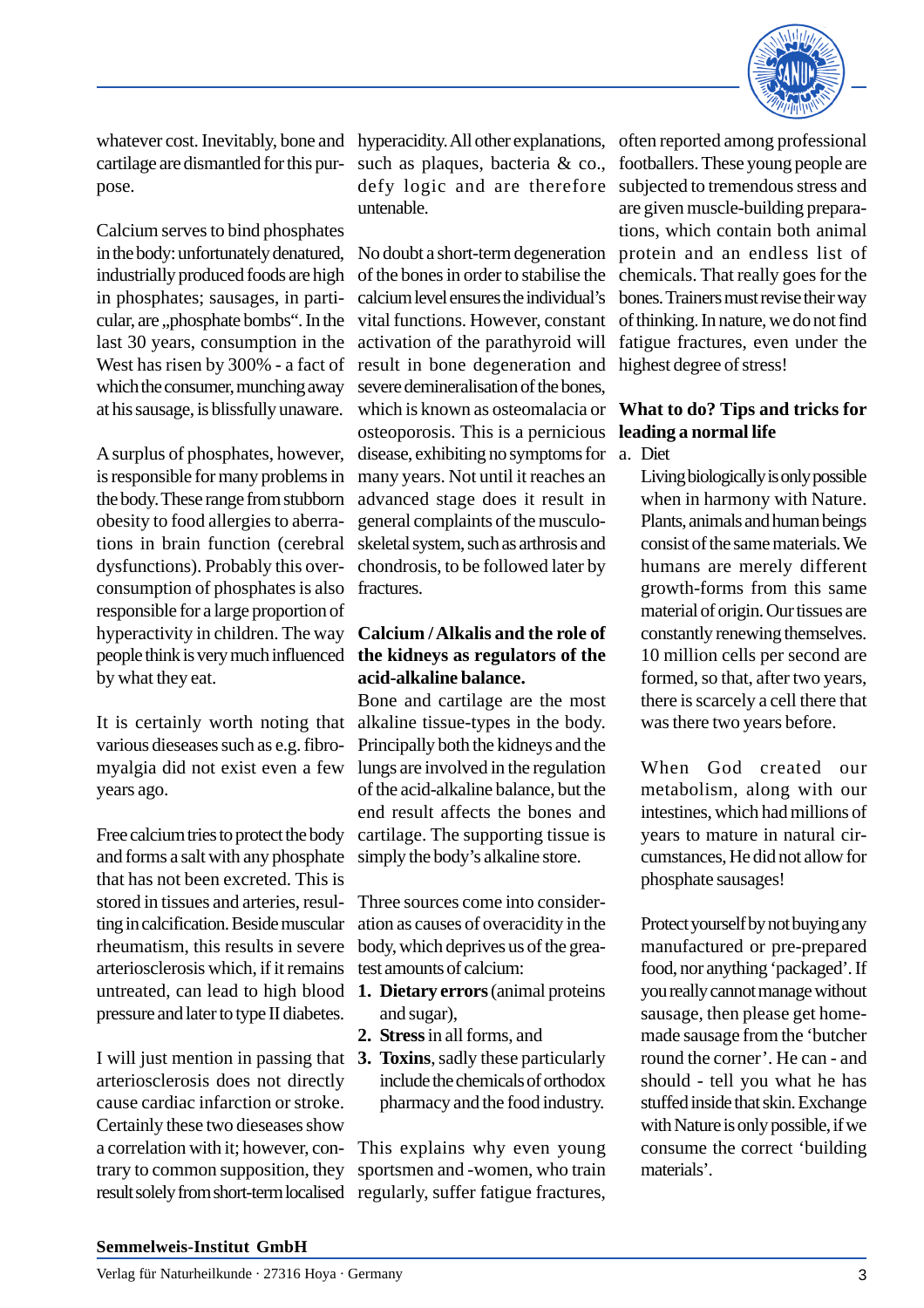

### *We must incorporate life in order to live.*

The valency and orderliness of our food plays a decisive role even in combatting cancer, which is a great challenge to our metabolism. b. Exercise Cancer probably has nothing to do with gene mutation, but is purely a metabolic disease.

Therefore, only foods should be allowed which support the metabolism, without burdening it at the same time.

This automatically excludes animal proteins and sugar, because - among other things - they result in hyperacidity and place a burden on blood and tissues.

Instead, it is recommended to acquire a juicer and, first thing every morning on an empty stomach, to drink a glass off freshly squeezed vegetable juice.

Quantities to be squeezed, per person:

#### sensible:

- 2 carrots
- 1 celery stalk
- half a beetroot

plus:

- 3-5 freshly picked nettle stalks (best for blood-cleansing, contain lots of chlorophyll)
- 1 dandelion, with the root (liver detox.)
- 1 small organic potato (ancient cancer remedy, rediscovered by Dr. Csepp Béres)
- maybe an apple, for the taste.

No expense is too great, if we

wish to become really healthy and to remain so. You can read up further on this subject in my book: "Es geht um Ihren Darm" [*It's all down to your gut*].

It is always easier to conserve existing stock than to regenerate something that has got lost. Therefore, even in osteoporosis for instance, prevention is the main issue.

Intelligent prevention presumes an understanding of biology. To retain healthy bones, it is not enough just to take sufficient calcium - even in an easily assimilated form. The body is a living entity, constantly adapting to the challenges, with which it is confronted. Our bodies are not made for rest. Only those who exercise stay strong.

In most cases, our daily routine looks a little different: get up in the morning, 10 paces to the bathroom, 10 paces to the breakfast table, 10 paces to the car, 100 paces to our place of work. Like this, in one day we come up to less than 500 paces. In the face of such low requirements, our bodies see no need to maintain this expensive framework, let as cartilage.

In his fantastic book, "Water, the a. Hyperacidity healthy solution" - like Dr. Becker in "The spark of life" - Dr. Batmanghelidj has explained that the body reviews its need for bone mass on an ongoing basis, so that unceasingly the bone density keeps pace with its daily use. For this reason, it is very important to

make regular use of our musculature, so that the bones, acting as the support, which holds it in shape, may be equal to their task.

c. Attitude

One's attitude to life is probably the most important component of all. The intention, the 'sense of life', is the vibrational frequency, which orders what we consider to be our material structure.

The kidney plays a front-line role as the base of anxiety and the regulator of acidity in the body. Once anxiety has taken root, then - as a German saying goes- it hides in the bones. Liberate yourself from your anxieties! This is the most important task of all, and the most difficult. Just bear in mind the fact that all those who had a "near-death experience", crossing the threshold of death and being sent back to earthly life again, have described it without exception as a most beautiful experience. Most of them did not wish to come back at all. However, we cannot explore this at greater depth here.

#### **From practice, for practice:**

alone to build anything new, such *system, using SANUM prepa-Treatment plans for various diseases of the musculo-skeletal rations*

Strategy: Alkaline powder (ALKALA N), alkaline vegan diet for several months, colon cleansing, exercise in fresh air, possibly stop chemical drugs cautiously and slowly.

Mixture of SANUVIS, CITRO-